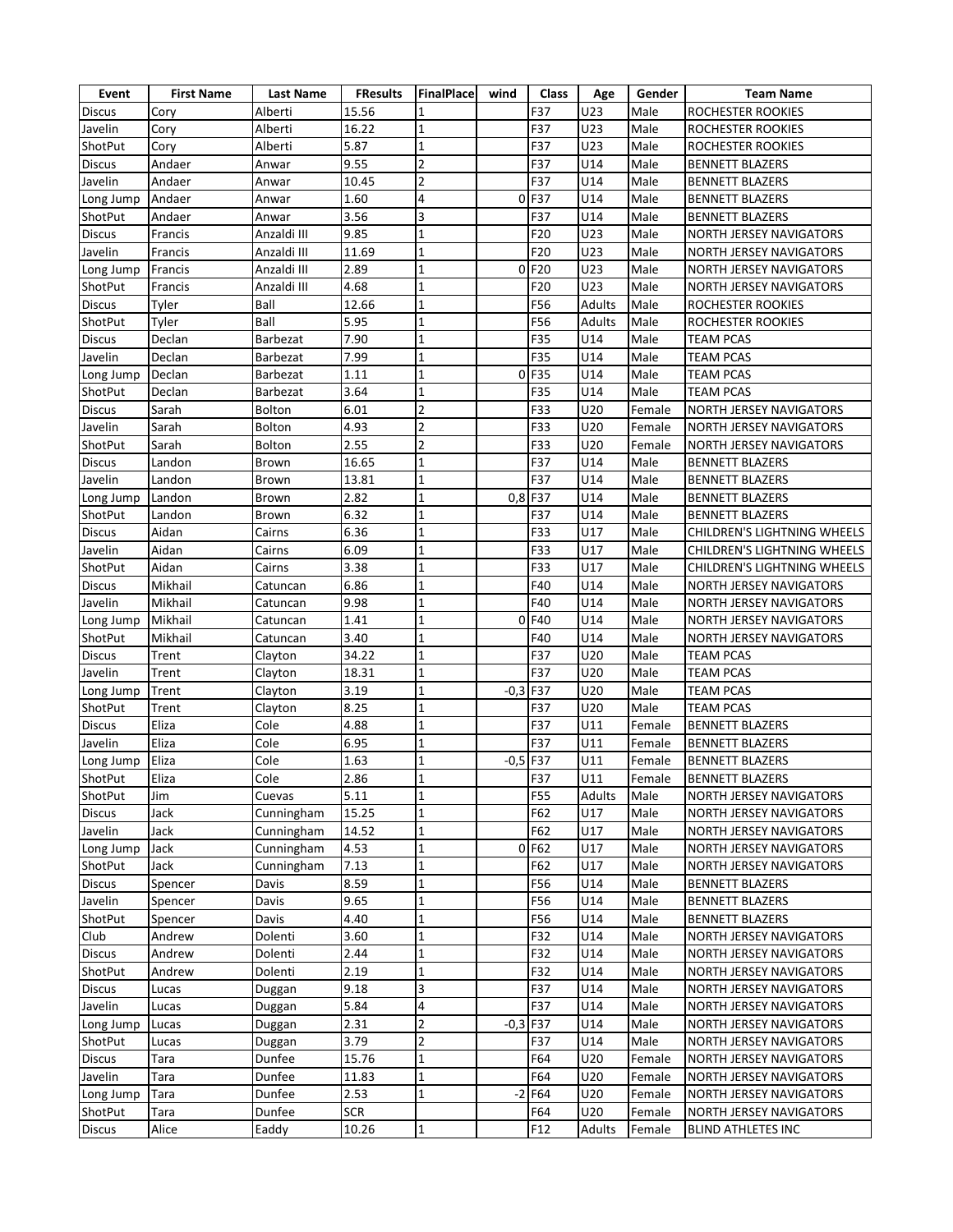| Javelin       | Alice     | Eaddy     | 8.83  | $\mathbf{1}$            |            | F12        | Adults | Female | <b>BLIND ATHLETES INC</b>      |
|---------------|-----------|-----------|-------|-------------------------|------------|------------|--------|--------|--------------------------------|
|               |           | Eaddy     |       |                         |            |            |        |        |                                |
| ShotPut       | Alice     |           | 4.30  | $\mathbf{1}$            |            | F12        | Adults | Female | <b>BLIND ATHLETES INC</b>      |
| Discus        | Maliya    | Emory     | 7.64  | $\mathbf{1}$            |            | F55        | U20    | Female | <b>NORTH JERSEY NAVIGATORS</b> |
| Javelin       | Maliya    | Emory     | 8.36  | $\mathbf{1}$            |            | F55        | U20    | Female | NORTH JERSEY NAVIGATORS        |
| ShotPut       | Maliya    | Emory     | 4.16  | $\mathbf{1}$            |            | F55        | U20    | Female | <b>NORTH JERSEY NAVIGATORS</b> |
| <b>Discus</b> | Sofia     | Emory     | 3.23  | $\overline{\mathbf{1}}$ |            | F52        | U14    | Female | NORTH JERSEY NAVIGATORS        |
| ShotPut       | Sofia     | Emory     | 1.70  | $\overline{\mathbf{1}}$ |            | F52        | U14    | Female | <b>NORTH JERSEY NAVIGATORS</b> |
| <b>Discus</b> | Yiman     | Emory     | 3.83  | $\mathbf{1}$            |            | F38        | U14    | Female | <b>NORTH JERSEY NAVIGATORS</b> |
| Javelin       | Yiman     | Emory     | 4.73  | $\mathbf{1}$            |            | F38        | U14    | Female | <b>NORTH JERSEY NAVIGATORS</b> |
| Long Jump     | Yiman     | Emory     | 0.96  | $\overline{1}$          | $-1$       | F38        | U14    | Female | <b>NORTH JERSEY NAVIGATORS</b> |
| ShotPut       | Yiman     | Emory     | 3.22  | $\mathbf{1}$            |            | F38        | U14    | Female | <b>NORTH JERSEY NAVIGATORS</b> |
| <b>Discus</b> | Christian | Estes     | 23.95 | $\mathbf 1$             |            | F46        | U17    | Male   | <b>HSC CRUISERS</b>            |
| Javelin       | Christian | Estes     | 19.25 | $\mathbf{1}$            |            | F46        | U17    | Male   | <b>HSC CRUISERS</b>            |
| Long Jump     | Christian | Estes     | 3.26  | $\overline{1}$          |            | $0$ F46    | U17    | Male   | <b>HSC CRUISERS</b>            |
| ShotPut       | Christian | Estes     | 7.58  | $\overline{\mathbf{1}}$ |            | F46        | U17    | Male   | <b>HSC CRUISERS</b>            |
| <b>Discus</b> | Jacob     | Estes     | 7.74  | $\mathbf{1}$            |            | F64        | U11    | Male   | <b>HSC CRUISERS</b>            |
| Javelin       | Jacob     | Estes     | 11.64 | $\mathbf{1}$            |            | F64        | U11    | Male   | <b>HSC CRUISERS</b>            |
| Long Jump     | Jacob     | Estes     | 2.63  | $\mathbf{1}$            | 0          | F64        | U11    | Male   | <b>HSC CRUISERS</b>            |
| ShotPut       | Jacob     | Estes     | 4.10  | $\mathbf{1}$            |            | F64        | U11    | Male   | <b>HSC CRUISERS</b>            |
| Long Jump     | William   | Gephardt  | 3.03  | $\mathbf{1}$            | 0          | F45        | U14    | Male   | <b>BENNETT BLAZERS</b>         |
| <b>Discus</b> | Catarina  | Guimaraes | 15.44 | $\overline{\mathbf{1}}$ |            | F38        | U20    | Female | <b>NORTH JERSEY NAVIGATORS</b> |
| Javelin       | Catarina  |           | 12.68 | $\mathbf{1}$            |            | F38        | U20    |        | NORTH JERSEY NAVIGATORS        |
|               |           | Guimaraes |       |                         |            |            |        | Female |                                |
| Long Jump     | Catarina  | Guimaraes | 4.28  | $\mathbf{1}$            | $-1,4$     | F38        | U20    | Female | NORTH JERSEY NAVIGATORS        |
| ShotPut       | Catarina  | Guimaraes | 6.63  | $\mathbf{1}$            |            | F38        | U20    | Female | NORTH JERSEY NAVIGATORS        |
| <b>Discus</b> | Madison   | Hahs      | 19.06 | $\overline{\mathbf{1}}$ |            | F37        | U17    | Female | <b>TEAM PCAS</b>               |
| Javelin       | Madison   | Hahs      | 15.57 | $\mathbf{1}$            |            | F37        | U17    | Female | <b>TEAM PCAS</b>               |
| Long Jump     | Madison   | Hahs      | 3.46  | $\mathbf{1}$            | $-0,2$     | F37        | U17    | Female | <b>TEAM PCAS</b>               |
| ShotPut       | Madison   | Hahs      | 6.63  | $\mathbf{1}$            |            | F37        | U17    | Female | <b>TEAM PCAS</b>               |
| <b>Discus</b> | Landon    | Healy     | 5.11  | $\mathbf{1}$            |            | F36        | U11    | Male   | <b>TEAM PCAS</b>               |
| Javelin       | Landon    | Healy     | 6.75  | $\mathbf{1}$            |            | F36        | U11    | Male   | <b>TEAM PCAS</b>               |
| Long Jump     | Landon    | Healy     | 1.72  | $\overline{\mathbf{1}}$ | 0          | F36        | U11    | Male   | <b>TEAM PCAS</b>               |
| ShotPut       | Landon    | Healy     | 3.46  | $\mathbf{1}$            |            | F36        | U11    | Male   | <b>TEAM PCAS</b>               |
| <b>Discus</b> | Elise     | Hill      | 7.22  | $\mathbf{1}$            |            | F56        | U20    | Female | <b>NORTH JERSEY NAVIGATORS</b> |
| Javelin       | Elise     | Hill      | 6.30  | 1                       |            | F56        | U20    | Female | <b>NORTH JERSEY NAVIGATORS</b> |
| ShotPut       | Elise     | Hill      | 3.82  | $\mathbf{1}$            |            | F56        | U20    | Female | <b>NORTH JERSEY NAVIGATORS</b> |
| <b>Discus</b> | Erin      | Holmes    | 20.49 | $\mathbf{1}$            |            | F57        | Adults | Female | <b>NORTH JERSEY NAVIGATORS</b> |
| Javelin       | Erin      | Holmes    | 13.73 | $\mathbf 1$             |            | F57        | Adults | Female | <b>NORTH JERSEY NAVIGATORS</b> |
| ShotPut       | Erin      | Holmes    | 7.81  | $\mathbf{1}$            |            | F57        | Adults | Female | NORTH JERSEY NAVIGATORS        |
| <b>Discus</b> | Mia       | Howie     | 4.28  | $\mathbf{1}$            |            | F42        | U20    | Female | ROCHESTER ROOKIES              |
| ShotPut       | Mia       | Howie     | 2.02  |                         |            | F42        | U20    | Female | <b>ROCHESTER ROOKIES</b>       |
| <b>Discus</b> | Eliott    | Hu        | 11.14 | $\mathbf 1$             |            | F35        | U17    | Male   | <b>NORTH JERSEY NAVIGATORS</b> |
| Javelin       | Eliott    | Hu        | 6.54  | $\mathbf{1}$            |            | F35        | U17    | Male   | NORTH JERSEY NAVIGATORS        |
| Long Jump     | Eliott    | Hu        | 2.01  | $\mathbf{1}$            |            | 0 F35      | U17    | Male   | <b>NORTH JERSEY NAVIGATORS</b> |
|               |           |           |       | $\mathbf{1}$            |            |            |        |        |                                |
| ShotPut       | Eliott    | Hu        | 4.12  |                         |            | F35        | U17    | Male   | <b>NORTH JERSEY NAVIGATORS</b> |
| <b>Discus</b> | Elisha    | Johnson   | 5.96  | $\overline{c}$          |            | F12        | Adults | Female | <b>BLIND ATHLETES INC</b>      |
| Javelin       | Elisha    | Johnson   | 8.19  | $\overline{\mathbf{c}}$ |            | F12        | Adults | Female | <b>BLIND ATHLETES INC</b>      |
| <b>Discus</b> | Aubrey    | Jumper    | 14.17 | $\mathbf{1}$            |            | F37        | U20    | Female | <b>NORTH JERSEY NAVIGATORS</b> |
| Javelin       | Aubrey    | Jumper    | 11.28 | $\mathbf{1}$            |            | F37        | U20    | Female | NORTH JERSEY NAVIGATORS        |
| Long Jump     | Aubrey    | Jumper    | 3.94  | $\mathbf{1}$            | $-1,4$     | F37        | U20    | Female | NORTH JERSEY NAVIGATORS        |
| ShotPut       | Aubrey    | Jumper    | 6.75  | $\mathbf{1}$            |            | F37        | U20    | Female | NORTH JERSEY NAVIGATORS        |
| <b>Discus</b> | Emily     | Keicher   | 5.55  | $\overline{2}$          |            | F56        | U14    | Female | ROCHESTER ROOKIES              |
| Javelin       | Emily     | Keicher   | 6.39  | $\mathbf{1}$            |            | F56        | U14    | Female | ROCHESTER ROOKIES              |
| ShotPut       | Emily     | Keicher   | 2.86  | $\overline{2}$          |            | F56        | U14    | Female | ROCHESTER ROOKIES              |
| <b>Discus</b> | Violet    | Kelly     | 13.75 | 3                       |            | F37        | U17    | Female | <b>NORTH JERSEY NAVIGATORS</b> |
| Javelin       | Violet    | Kelly     | 9.09  | 3                       |            | F37        | U17    | Female | <b>NORTH JERSEY NAVIGATORS</b> |
| Long Jump     | Violet    | Kelly     | 2.40  | $\overline{2}$          |            | $-0,8$ F37 | U17    | Female | NORTH JERSEY NAVIGATORS        |
| ShotPut       | Violet    | Kelly     | 5.90  | $\mathbf 2$             |            | F37        | U17    | Female | NORTH JERSEY NAVIGATORS        |
| <b>Discus</b> | Dylan     | Klink     | 9.84  | $\mathbf 1$             |            | F37        | U14    | Female | NORTH JERSEY NAVIGATORS        |
| Javelin       | Dylan     | Klink     | 9.43  | $\mathbf{1}$            |            | F37        | U14    | Female | NORTH JERSEY NAVIGATORS        |
| Long Jump     | Dylan     | Klink     | 1.47  | 2                       | $-0,4$ F37 |            | U14    | Female | NORTH JERSEY NAVIGATORS        |
|               |           |           |       |                         |            |            |        |        |                                |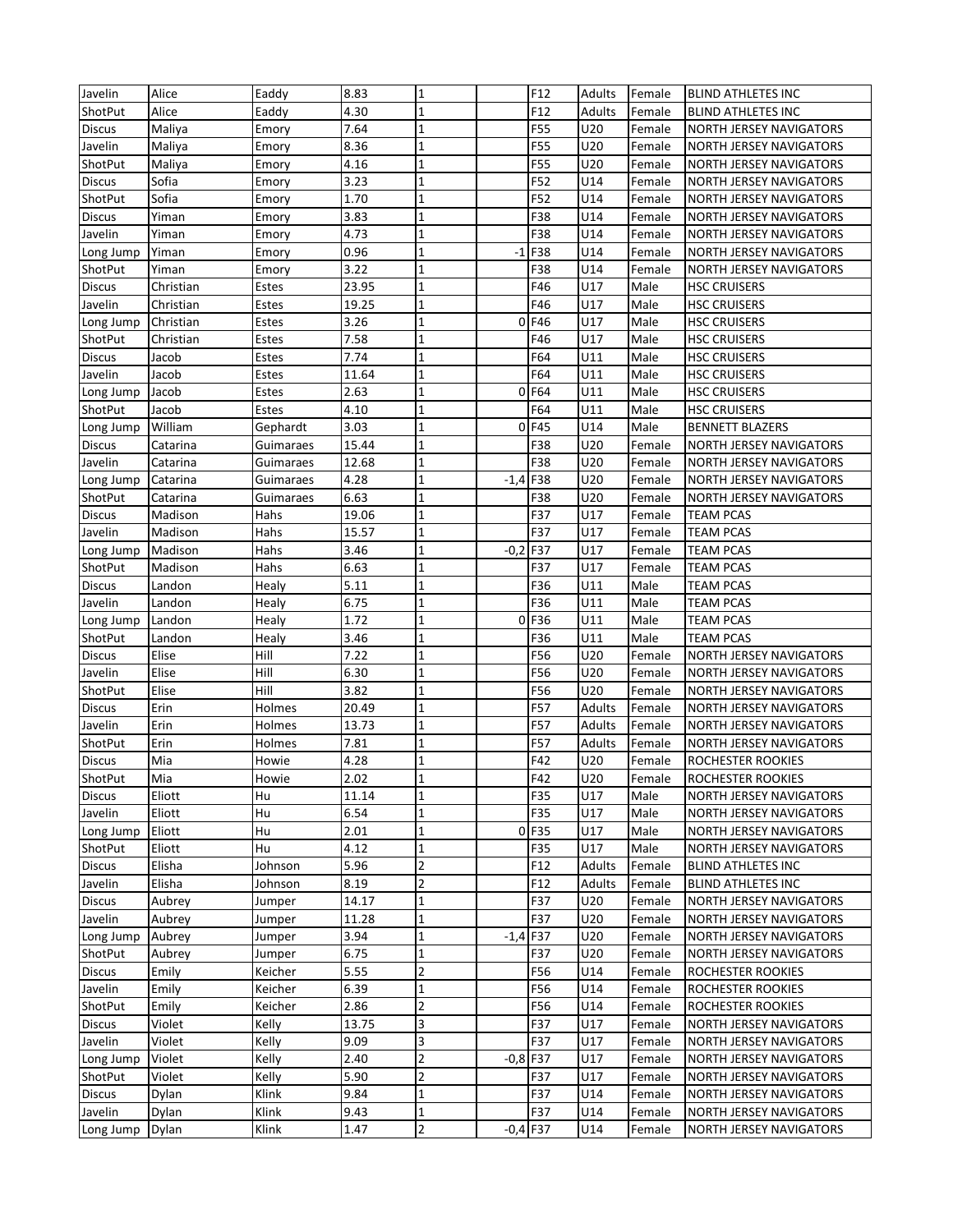| ShotPut        | Dylan     | Klink        | 5.01  | $\mathbf{1}$            |        | F37        | U14           | Female | <b>NORTH JERSEY NAVIGATORS</b> |
|----------------|-----------|--------------|-------|-------------------------|--------|------------|---------------|--------|--------------------------------|
| <b>Discus</b>  | Shea      | Kulp         | 11.13 | $\overline{2}$          |        | F56        | U17           | Male   | ROCHESTER ROOKIES              |
| Javelin        | Shea      | Kulp         | 10.84 | $\overline{2}$          |        | F56        | U17           | Male   | ROCHESTER ROOKIES              |
| ShotPut        | Shea      | Kulp         | 4.49  | $\overline{2}$          |        | F56        | U17           | Male   | ROCHESTER ROOKIES              |
| <b>Discus</b>  | Alexa     | Landers      | 2.79  | $\overline{\mathbf{4}}$ |        | <b>F57</b> | U11           | Female | <b>BENNETT BLAZERS</b>         |
| Javelin        | Alexa     | Landers      | 3.72  | $\overline{\mathbf{4}}$ |        | <b>F57</b> | U11           | Female | <b>BENNETT BLAZERS</b>         |
| ShotPut        | Alexa     | Landers      | 2.82  | $\overline{2}$          |        | <b>F57</b> | U11           | Female | <b>BENNETT BLAZERS</b>         |
| <b>Discus</b>  | Claire    | Lashomb      | 6.11  | $\mathbf 1$             |        | F56        | U11           | Female | ROCHESTER ROOKIES              |
| Javelin        | Claire    | Lashomb      | 6.08  | 1                       |        | F56        | U11           | Female | ROCHESTER ROOKIES              |
| ShotPut        | Claire    | Lashomb      | 3.04  | $\mathbf{1}$            |        | F56        | U11           | Female | ROCHESTER ROOKIES              |
| <b>Discus</b>  | Sarah     | Maher        | 11.14 | $\mathbf{1}$            |        | <b>F57</b> | U20           | Female | CHILDREN'S LIGHTNING WHEELS    |
| Javelin        | Sarah     | Maher        | 9.81  | $\mathbf 1$             |        | <b>F57</b> | U20           | Female | CHILDREN'S LIGHTNING WHEELS    |
| ShotPut        | Sarah     | Maher        | 4.78  | $\mathbf{1}$            |        | <b>F57</b> | U20           | Female | CHILDREN'S LIGHTNING WHEELS    |
| <b>Discus</b>  | Anna      | Matthews     | 6.88  | $\mathbf{1}$            |        | F37        | U23           | Female | <b>TEAM PCAS</b>               |
| Javelin        | Anna      | Matthews     | 6.37  | $\mathbf{1}$            |        | F37        | U23           | Female | <b>TEAM PCAS</b>               |
| Long Jump      | Anna      | Matthews     | 1.78  | $\mathbf 1$             | $-2,3$ | F37        | U23           | Female | <b>TEAM PCAS</b>               |
| ShotPut        | Anna      | Matthews     | 3.66  | $\mathbf{1}$            |        | F37        | U23           | Female | <b>TEAM PCAS</b>               |
| <b>Discus</b>  | Delmace   | Mayo         | 18.06 | $\mathbf{1}$            |        | F56        | U17           | Male   | <b>HSC CRUISERS</b>            |
| Javelin        | Delmace   | Mayo         | 14.52 | $\mathbf{1}$            |        | F56        | U17           | Male   | <b>HSC CRUISERS</b>            |
| ShotPut        | Delmace   | Mayo         | 5.90  | $\overline{1}$          |        | F56        | U17           | Male   | <b>HSC CRUISERS</b>            |
| <b>Discus</b>  | Ava       | Mcentire     | 8.07  | $\mathbf{1}$            |        | F33        | U20           | Female | <b>TEAM PCAS</b>               |
| Javelin        | Ava       | Mcentire     | 8.85  | $\mathbf{1}$            |        | F33        | U20           | Female | <b>TEAM PCAS</b>               |
| ShotPut        | Ava       | Mcentire     | 3.82  | $\overline{1}$          |        | F33        | U20           | Female | <b>TEAM PCAS</b>               |
| <b>Discus</b>  | Melanie   | Mejia        | 4.14  | $\mathbf 1$             |        | F56        | U17           | Female | NORTH JERSEY NAVIGATORS        |
| Javelin        | Melanie   | Mejia        | 5.25  | $\mathbf 1$             |        | F56        | U17           | Female | NORTH JERSEY NAVIGATORS        |
| ShotPut        | Melanie   | Mejia        | 2.72  | $\mathbf{1}$            |        | F56        | U17           | Female | <b>NORTH JERSEY NAVIGATORS</b> |
| <b>Discus</b>  | Chase     | Merriweather | 6.63  | $\mathbf{1}$            |        | F62        | U14           | Male   | NORTH JERSEY NAVIGATORS        |
| Long Jump      | Chase     | Merriweather | 1.71  | $\mathbf{1}$            | 0      | F62        | U14           | Male   | NORTH JERSEY NAVIGATORS        |
| <b>ShotPut</b> | Chase     | Merriweather | 2.63  | $\mathbf 1$             |        | F62        | U14           | Male   | <b>NORTH JERSEY NAVIGATORS</b> |
| <b>Discus</b>  | Penelope  | Miller       | 5.70  | $\overline{2}$          |        | F57        | U11           | Female | <b>BENNETT BLAZERS</b>         |
| Javelin        | Penelope  | Miller       | 6.33  | $\overline{2}$          |        | <b>F57</b> | U11           | Female | <b>BENNETT BLAZERS</b>         |
| ShotPut        | Penelope  | Miller       | 2.36  | 3                       |        | F57        | U11           | Female | <b>BENNETT BLAZERS</b>         |
| Discus         | Caleb     | Muller       | 5.16  | $\mathbf 1$             |        | F56        | U11           | Male   | ROCHESTER ROOKIES              |
| Javelin        | Caleb     | Muller       | 6.22  | 1                       |        | F56        | U11           | Male   | ROCHESTER ROOKIES              |
| ShotPut        | Caleb     | Muller       | 3.27  | $\mathbf{1}$            |        | F56        | U11           | Male   | ROCHESTER ROOKIES              |
| <b>Discus</b>  | Dakota    | Nesbit       | 3.47  | 3                       |        | <b>F57</b> | U11           | Female | <b>BENNETT BLAZERS</b>         |
| Javelin        | Dakota    | Nesbit       | 4.60  | 3                       |        | <b>F57</b> | U11           | Female | <b>BENNETT BLAZERS</b>         |
| ShotPut        | Dakota    | Nesbit       | 2.09  | 4                       |        | <b>F57</b> | U11           | Female | <b>BENNETT BLAZERS</b>         |
| <b>Discus</b>  | Tolu      | Ojo          | 12.94 | $\mathbf{1}$            |        | <b>F57</b> | U20           | Male   | <b>BENNETT BLAZERS</b>         |
| Javelin        | Tolu      | Ojo          | 9.94  |                         |        | F57        | U20           | Male   | <b>BENNETT BLAZERS</b>         |
| ShotPut        | Tolu      | Ojo          | 5.39  | $\mathbf 1$             |        | F57        | U20           | Male   | <b>BENNETT BLAZERS</b>         |
| <b>Discus</b>  | Alexandra | Orta         | 9.13  | $\overline{2}$          |        | F37        | U14           | Female | NORTH JERSEY NAVIGATORS        |
| Javelin        | Alexandra | Orta         | 8.40  | $\overline{2}$          |        | F37        | U14           | Female | NORTH JERSEY NAVIGATORS        |
| Long Jump      | Alexandra | Orta         | 1.48  | $\mathbf{1}$            | $-0,7$ | F37        | U14           | Female | NORTH JERSEY NAVIGATORS        |
| ShotPut        | Alexandra | Orta         | 4.66  | $\overline{2}$          |        | F37        | U14           | Female | NORTH JERSEY NAVIGATORS        |
| <b>Discus</b>  | Nishan    | Patel        | 10.61 | $\mathbf 1$             |        | F53        | <b>Adults</b> | Male   | NORTH JERSEY NAVIGATORS        |
| Javelin        | Nishan    | Patel        | 8.28  | $\mathbf{1}$            |        | F53        | Adults        | Male   | NORTH JERSEY NAVIGATORS        |
| ShotPut        | Nishan    | Patel        | 2.95  | $\mathbf{1}$            |        | F53        | Adults        | Male   | NORTH JERSEY NAVIGATORS        |
| <b>Discus</b>  | Andrew    | Peffley      | 8.49  | 3                       |        | F56        | U17           | Male   | <b>BENNETT BLAZERS</b>         |
| Javelin        | Andrew    | Peffley      | 8.20  | 3                       |        | F56        | U17           | Male   | <b>BENNETT BLAZERS</b>         |
| ShotPut        | Andrew    | Peffley      | 4.31  | $\overline{\mathbf{3}}$ |        | F56        | U17           | Male   | BENNETT BLAZERS                |
| Discus         | Grace     | Piagentini   | 2.74  | $\overline{2}$          |        | F34        | U14           | Female | CHILDREN'S LIGHTNING WHEELS    |
| Javelin        | Grace     | Piagentini   | 3.79  | $\mathbf{1}$            |        | F34        | U14           | Female | CHILDREN'S LIGHTNING WHEELS    |
| ShotPut        | Grace     | Piagentini   | 1.67  | $\overline{2}$          |        | F34        | U14           | Female | CHILDREN'S LIGHTNING WHEELS    |
| <b>Discus</b>  | Jake      | Puleo        | 7.40  | $\mathbf 1$             |        | F44        | U11           | Male   | NORTH JERSEY NAVIGATORS        |
| Javelin        | Jake      | Puleo        | 8.28  | $\mathbf{1}$            |        | F44        | U11           | Male   | NORTH JERSEY NAVIGATORS        |
| Long Jump      | Jake      | Puleo        | 1.67  | $\mathbf{1}$            |        | 0F44       | U11           | Male   | NORTH JERSEY NAVIGATORS        |
| ShotPut        | Jake      | Puleo        | 4.39  | 1                       |        | F44        | U11           | Male   | NORTH JERSEY NAVIGATORS        |
| <b>Discus</b>  | David     | Ramos        | 18.86 | $\mathbf 1$             |        | F57        | U17           | Male   | BENNETT BLAZERS                |
| Javelin        | David     | Ramos        | 13.99 | $\overline{2}$          |        | F57        | U17           | Male   | <b>BENNETT BLAZERS</b>         |